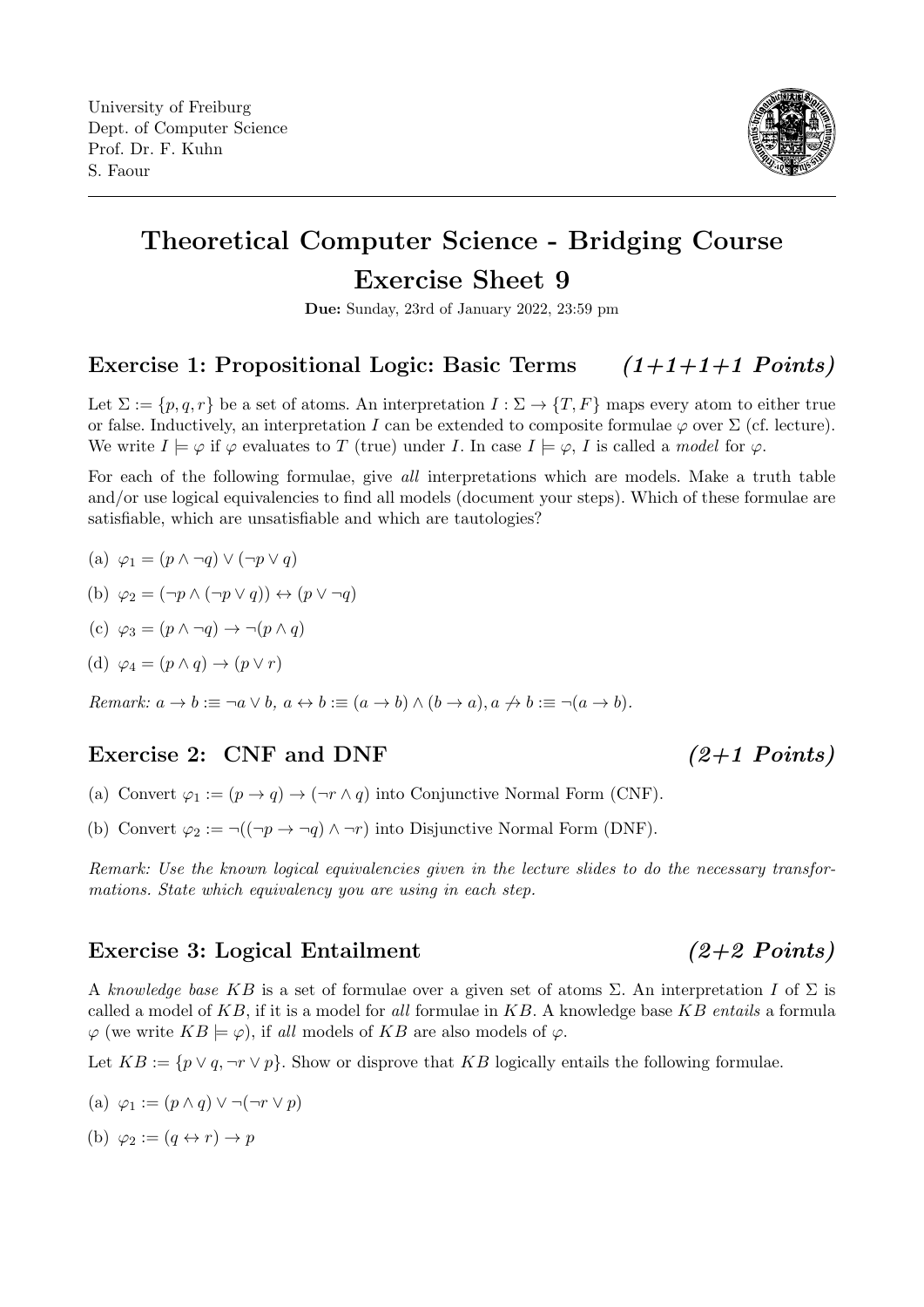### Exercise 4: Inference Rules and Calculi (2+2 Points)

Let  $\varphi_1, \ldots, \varphi_n, \psi$  be propositional formulae. An *inference rule* 

$$
\frac{\varphi_1,\ldots,\varphi_n}{\psi}
$$

means that if  $\varphi_1,\ldots,\varphi_n$  are 'considered true', then  $\psi$  is 'considered true' as well  $(n=0$  is the special case of an axiom). A (propositional) *calculus*  $C$  is described by a set of inference rules.

Given a formula  $\psi$  and knowledge base  $KB := {\varphi_1, \ldots, \varphi_n}$  (where  $\varphi_1, \ldots, \varphi_n$  are formulae) we write  $KB \vdash_{\mathbf{C}} \psi$  if  $\psi$  can be derived from KB by starting from a subset of KB and repeatedly applying inference rules from the calculus C to 'generate' new formulae until  $\psi$  is obtained.

Consider the following two calculi, defined by their inference rules  $(\varphi, \psi, \chi)$  are arbitrary formulae).

$$
\mathbf{C_1}: \quad \frac{\varphi \to \psi, \psi \to \chi}{\varphi \to \chi}, \frac{\neg \varphi \to \psi}{\neg \psi \to \varphi}, \frac{\varphi \leftrightarrow \psi}{\varphi \to \psi, \psi \to \varphi}
$$
\n
$$
\mathbf{C_2}: \quad \frac{\varphi, \varphi \to \psi}{\psi}, \frac{\varphi \land \psi}{\varphi, \psi}, \frac{(\varphi \land \psi) \to \chi}{\varphi \to (\psi \to \chi)}
$$

Using the respective calculus, show the following derivations (document your steps).

(a) 
$$
\{p \leftrightarrow \neg r, \neg q \rightarrow r\} \vdash_{\mathbf{C}_1} p \rightarrow q
$$

(b)  $\{p \land q, p \rightarrow r, (q \land r) \rightarrow s\} \vdash_{\mathbf{C_2}} s$ 

Remark: Inferences of a given calculus are purely syntactical, i.e. rules only apply in their specific form (much like a grammar) and no other logical transformations not given in the calculus are allowed.

### Exercise 5: Resolution Calculus  $(1+1+3 \text{ Points})$

Due to the *Contradiction Theorem* (cf. lecture) for every knowledge base KB and formula  $\varphi$  it holds

$$
KB \models \varphi \iff KB \cup \{\neg \varphi\} \models \bot.
$$

Remark:  $\perp$  is a formula that is unsatisfiable.

In order to show that KB entails  $\varphi$ , we show that KB ∪ { $\neg \varphi$ } entails a contradiction. A calculus C is called refutation-complete if for every knowledge base KB

$$
KB \models \bot \implies KB \vdash_{\mathbf{C}} \bot.
$$

Hence, given a refutation-complete calculus C it suffices to show  $KB \cup {\neg \varphi} \vdash_{\mathbf{C}} \bot$  to prove  $KB \models \varphi$ .

The Resolution Calculus  $\bf{R}$  is a formal way to do a prove by contradiction. It is correct and refutation-complete<sup>[1](#page-1-0)</sup> for knowledge bases that are given in *Conjunctive Normal Form* (CNF). A knowledge base KB is in CNF if it is of the form  $KB = \{C_1, \ldots, C_n\}$  where its clauses  $C_i = \{L_{i,1}, \ldots, L_{i,m_i}\}$  each consist of  $m_i$  literals  $L_{i,j}$ .

Remark: KB represents the formula  $C_1 \wedge \ldots \wedge C_n$  with  $C_i = L_{i,1} \vee \ldots \vee L_{i,m_i}$ .

The Resolution Calculus has only one inference rule, the resolution rule:

$$
\mathbf{R}:\quad \frac{C_1\cup\{L\},C_2\cup\{\neg L\}}{C_1\cup C_2}.
$$

Remark: L is a literal and  $C_1 \cup \{L\}$ ,  $C_2 \cup \{\neg L\}$  are clauses in KB  $(C_1, C_2$  may be empty). To show  $KB \vdash_{\bf R} \bot$ , you need to apply the resolution rule, until you obtain two conflicting one-literal clauses L and  $\neg L$ . These entail the empty clause (defined as  $\Box$ ), i.e. a contradiction ( $\{L\}, \{\neg L\} \vdash_{\mathbf{R}} \bot$ ).

<span id="page-1-0"></span><sup>1</sup>Complete calculi are impractical, since they have too many inference rules. More inference rules make automated proving with a computer significantly more complex. The Resolution Calculus is an appropriate technique to avoid this additional complexity, since it has only one inference rule.